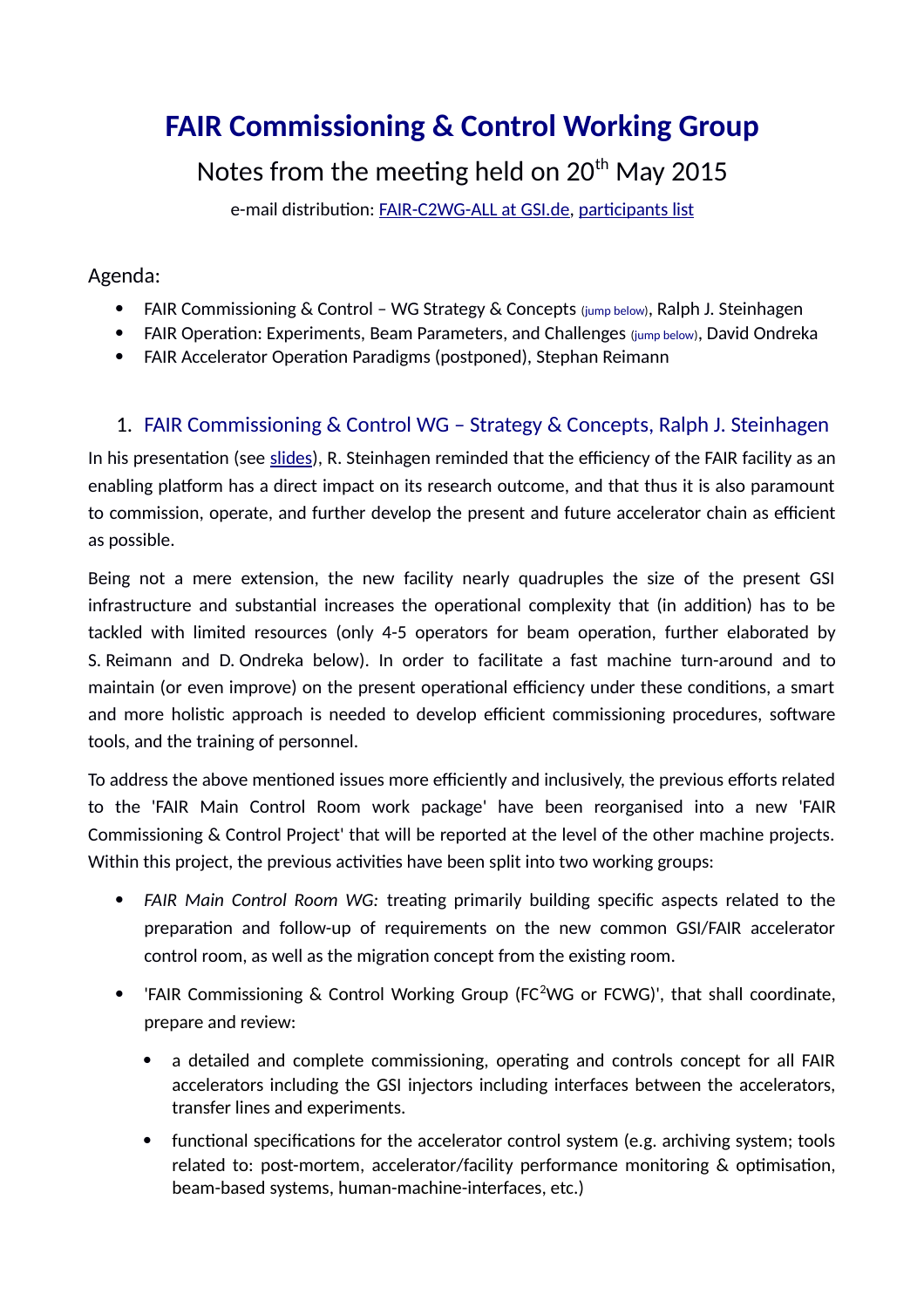- functional specifications for the integration of technical systems and equipment into the accelerator controls environment;
- identify and define potentially missing procedures and tools required for the efficient operation of FAIR

The aim is to follow a *lean-based* approach that acknowledges that commissioning and operation of the facility is not static but a continuous improvement process, focuses on long-term strategies and prioritisations, the concept that the right processes will produce the right results, that aims at getting implementations right the first time, and to prevent inefficiencies, inconsistencies and waste during the commissioning and operation of FAIR by proper design. Efficient operation cannot be limited to the development of efficient tools and procedures but also extend to the efficient use, training and development of personnel (see presentation of S. Reimann in the next  $FC<sup>2</sup>WG meetine)$ .

While the FC<sup>2</sup>WG reviews, re-iterates and documents the various topics, the 'actual work' is prepared in the (often already existing) small task groups that present their solutions during the meeting for review. While a bi-weekly meeting schedule is envisaged, the individual topics are organised with the presenters at least four weeks in advance and the topics distributed such that the work-load for preparation is evenly spread.

It is important to note that both groups prepare recommendations and propose prioritisation from a technical point of view between the various stakeholders. Decisions affecting finance or resources that define the pace at which the above are implemented remain with the established management structure, and thus this WG ultimately reports to the machine project leaders, machine coordinators and the GSI Machine Meeting (GMM).

A record and copy of the minutes, presentations, documentation, open action, questions, working copy of the commissioning procedures (wiki), control concepts, next agenda and tentative future planning will be kept at the FC<sup>2</sup>WG [web-site: http://fair-wiki.gsi.de/FC2WG/](http://fair-wiki.gsi.de/FC2WG/)

Concerning the actual specific topics (see [slides,](https://fair-wiki.gsi.de/foswiki/pub/FC2WG/FairC2WGMinutes/20150520_FAIR_C2WG_Introduction.pdf) no. 6 & 17), the FC<sup>2</sup>WG will address two orthogonal tracks: 'commissioning $^1$  $^1$  procedures' and 'system integration' of the (already specified) specific equipment into the controls and operational environment. The emphasis is put on the optimisation across accelerators, interfaces between accelerators and – where possible – on creating common solutions to common accelerator problems (e.g. archiving, beam steering, management of critical settings, interlocks, etc.).

The commissioning procedures define as de-facto a shared MoU between various stake-holders (equipment groups, machine experts, operation, …) of when, where and how the individual accelerator systems should fit in and which order they are being boot-strapped. These procedures will be divided into 'hardware commissioning' (HWC, further divided into 'initial hardware acceptance tests' and 'machine check-out') and 'commissioning with beam' (Beam Commissioning, BC).

<span id="page-1-0"></span><sup>1</sup> In this context, 'commissioning' refers not only to the 'initial-' but also subsequent 're-' commissioning of the facility as well as assisted operation during phases while the accelerators are setup for new beam requirements or experiments.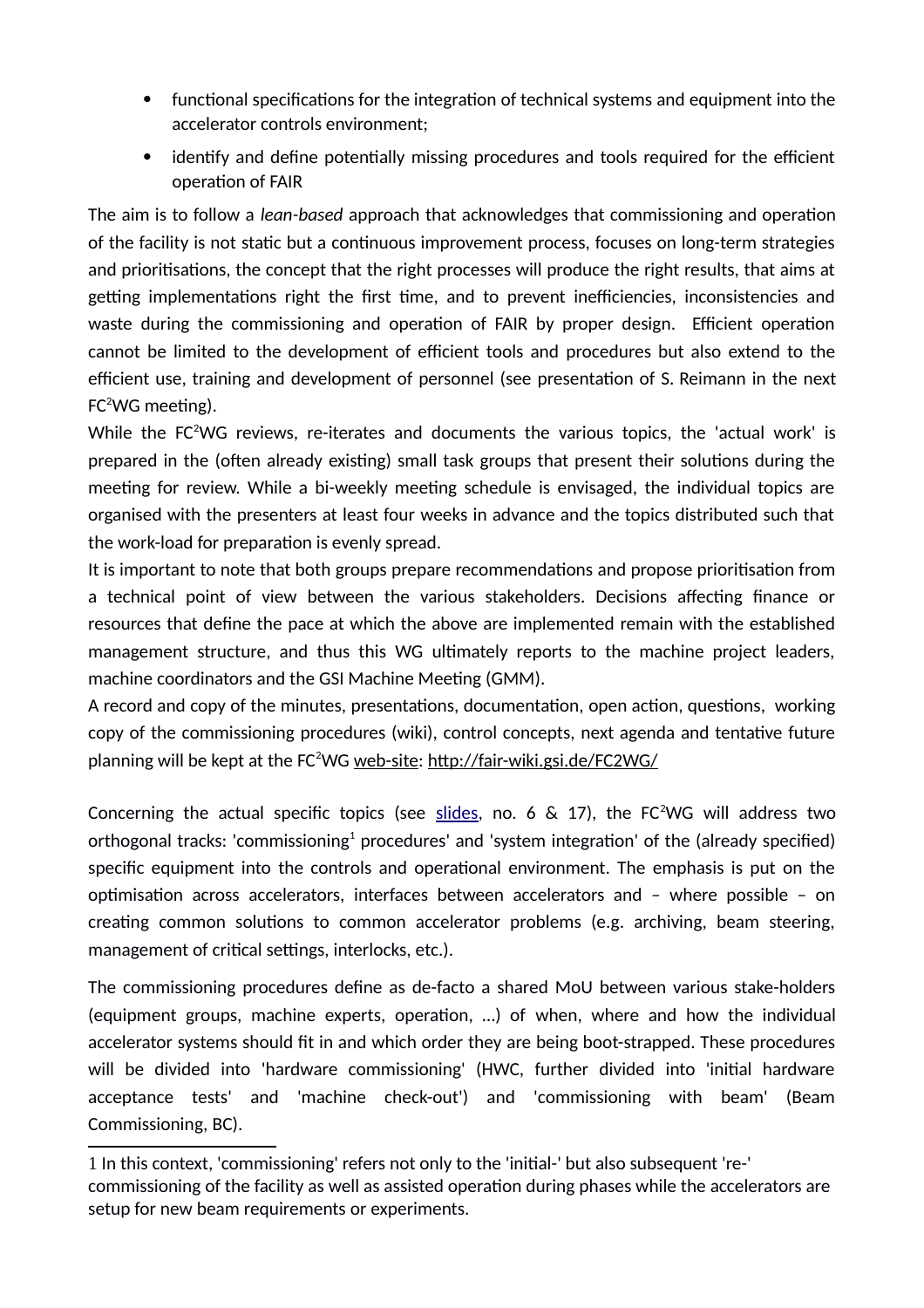The Beam Commissioning is divided into three phases:

- 1. 'Pilot Beams': dealing with fundamental aspects such as threading, injection, capture, acceleration, extraction, verification of basic beam parameters (orbit, tune, chromaticity, …) with "easily available" ions (e.g. U28+, Ar) and with always 'safe' ie. low-intensity and lowbrightness beams. The aim of this phase are basic checks that verify the correct functioning (polarities, settings) of the accelerator, provides initial calibration of devices needed for the next phases, and first simple physics events to the experiments to calibrate and setup their detectors.
- 2. 'Intensity ramp-up': dealing with the commissioning and optimisation of special systems such as e.g. the e-cooler, slow extraction, transverse fast feedbacks, commissioning and validation of machine protection and interlock systems as a prerequisite of operation with possibly unsafe beams. As a general policy: unsafe or untested operations will always be preceded by checks with safe low-intensity beam. These checks will need to be repeated during regular operation to ensure a safe and reliable intensity ramp-up for new experiments or beam conditions.
- 3. 'Production operation with nominal intensities': dealing with establishing a reproducible nominal operation, pushing physics and beam parameter performance, while identify and improve upon bottlenecks impacting FAIR's 'figure-of-merit' within safe limits. N.B. larger optimisation or new concepts will need to be addressed through stepping back and reiterated during the 'intensity ramp-up' phase.

Each of the phases are broken down into more manageable 'steps' covering:

- a short description of what should be achieved,
- entry and exit conditions (clear definition of handover specs, definition of must-have systems, operational procedures (e.g. machine patrol), list of systems to be considered "operational" afterwards),
- machine setup of pre-conditions (e.g. optics, beam type, which machine protection equipment needs to be in place),
- actual procedure (detailed 'cookbook': check list of individual steps (settings, gains, …),
- list of possible problems and first-order remedies),
- Open questions/action items.

A Wiki system was chosen for the first iteration of developing the commissioning procedures to facilitate and nurture a wider collaboration and faster and more efficient documentation of the various topics. These efforts cannot be stemmed by single individuals but everyone involved, interested and who can contribute to these matters should feel compelled to discuss, add and complete these procedures as a working document. In the future, the more complete procedures shall be transferred to a more permanent document management system for a more formal approval by the existing management structure.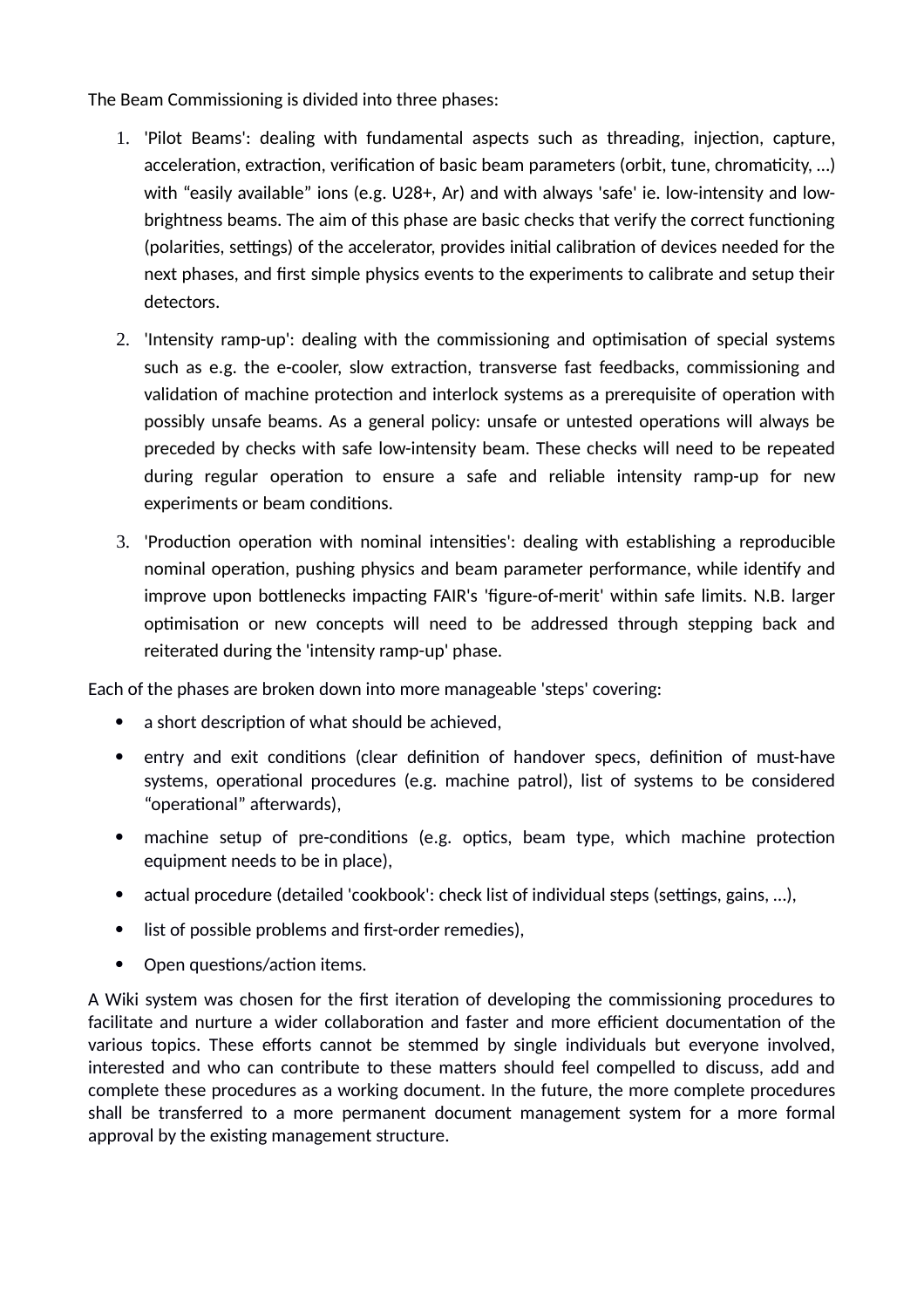#### *Discussion:*

 W. Geithner and A. Adonin asked about how controls is being integrated within the different phases and whether this WG is only about controls and nothing else? R. Bär while many fundamental concepts and implementations are carried out by CSCO (e.g. Archiving), the specific system integration aspects also touch other equipment groups. Control system hardware is not explicitely discussed, but included in the concept. The functional requirements for the specific systems need to be collected in the context of this working group.

 D. Ondreka and R. Bär iterated and stressed that there are still many gaps w.r.t. integration and exploitation of equipment, e.g. beam-based feedback and diagnostics systems that combine equipment from different groups and domains [post-meeting comment: we should make more clear, that FCWG is not only about controls]

M. Steck asked about concept for parallel operation. R. Steinhagen replied that this is being addressed in the second talk [\(below\)](#page-4-0) by D. Ondreka.

 W. Geithner asked how the 'continuous improvement' and lean culture change is being induced. R. Steinhagen replied that this cannot be imposed, but has to be lived by all within the organisation, and hopes that this may be a side-effect of the discussions and jointly solving problems within the working group.

 P. Spiller asked whether a biweekly schedule wouldn't be too much and whether one would run out of topics very soon. R. Steinhagen commented that we need to be prepared for SIS100 commissioning and operation within about 5 years and that a similar approach w.r.t. system integration and commissioning at CERN for LHC alone required about 7-8 years – besides many topics probably requiring several iterations!

F. Herfurt and A. Adonin hinted that there will be only two years until the SIS18 restart! R. Bär replied that even before, concepts and systems for FAIR will be tested at CRYRING. The CSCO strategy for CRYRING and SIS18 recommissioning will be presented in two weeks. [post-meeting comment: presentation scheduled for  $17<sup>th</sup>$  of June]

Both, I. Lehmann and R. Steinhagen stressed that the 'actual' work should not be done during the WG meeting but prepared in small task groups beforehand. The topics are only reviewed within the WG meeting, documented for the future and distributed afterwards.

 R. Steinhagen added, that an important output of the working group is the definition of milestones through the definition of commissioning procedures and requirements for specific systems.

P. Spiller commented that a plan of transforming the initial commissioning to routine production operations needs to be devised.

 C. Omet emphasised the positive aspect of getting away from the current prevailing 'island structure' towards an integrated system and change in mindset.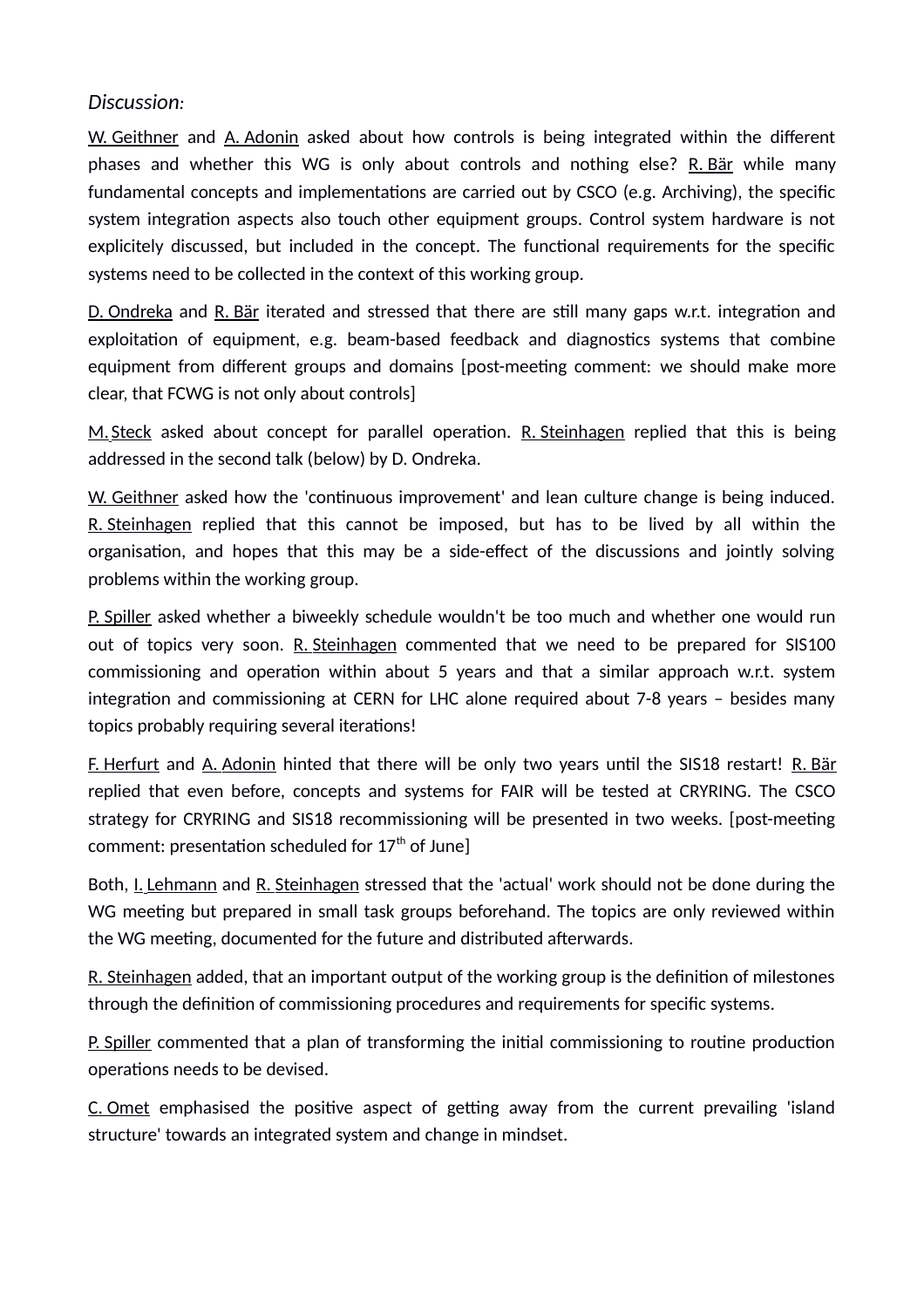# <span id="page-4-0"></span>2. FAIR Operation: Experiments, Beam Parameters, and Challenges, David Ondreka

D. Ondreka started his presentations (see [slides\)](https://fair-wiki.gsi.de/foswiki/pub/FC2WG/FairC2WGMinutes/20150520_FCCWG_FAIR_Baseline_Beams.pdf) with a brief review of the 11 baseline experiments<sup>[2](#page-4-1)</sup> presently considered for the initial operation of FAIR in 2022. Out of these experiments, NUSTAR provides the most demanding requirements on  $U^{28+}$  beam parameters that exemplify the main FAIR operation challenges: achieving highest design intensities, handling of high stored beam energies, tight loss and emittance budgets, and the control of dynamic vacuum necessary to achieve the targeted intensities. Other beam types or ion species are considered either similar or less demanding.

Similar to the present GSI operation, FAIR will also need to maximise its duty cycle and at the same time to provide a similar flexibility w.r.t. mixed mode operation of running periodic (e.g. NUSTAR fixed target or ring) as well as non-periodic (e.g. PP, APPA in (H)ESR) experiments in parallel (some parallel operation examples are given on [slide](https://fair-wiki.gsi.de/foswiki/pub/FC2WG/FairC2WGMinutes/20150520_FCCWG_FAIR_Baseline_Beams.pdf) no. 6). It is expected that the operational complexity increases due to among other things longer accelerator chains per experiments and more complicated setup processes.

D. Ondreka provided some more specific examples where the present operation merits some improvement and motivates why we do need a change of culture in order to maintain similar accelerator efficiencies for FAIR as for GSI:

- Experimental setup: the setup of UNILAC+SIS18 requires presently about 1.5 shifts, implies the interruption of other experiments, and due to little direct integration of beam instrumentation requires (less efficient) manual optimisations. For FAIR this would extend the setup time by at least one shift per experiment due to the additional accelerators, transfer lines and storage rings (e.g. SIS100, Super-FRS, CR, HESR) and block other scheduled long-running experiments more substantially if the setup is not done in parallel.
- Operational robustness: the present setup and optimisation procedures depend on a few experienced operators and machine experts, with little standardization, few performance indicators and no performance history. D. Ondreka emphasises that the future FAIR operation should aim at higher targets of verifying not only whether the achieved performance corresponds to the design but also whether it can be improved upon based on comparison with past performance!
- Error prevention and analysis: the most severe risks are presently mitigated by UNILAC pulse time shortening, but no particular further measure is taken in SIS18 ("Operators will 'play' with every beam!"). Data history is not kept systematically for later analysis or improvements. D. Ondreka points out that some failures may be too frequent to ignore but difficult to reproduce. Blind knob turning may lead to unnecessary activation, quenches or even machine damage. He suggests that a reduction of setup time, consequently increase

<span id="page-4-1"></span><sup>2</sup>grouped into three pillars: APPA, CMB and NUSTAR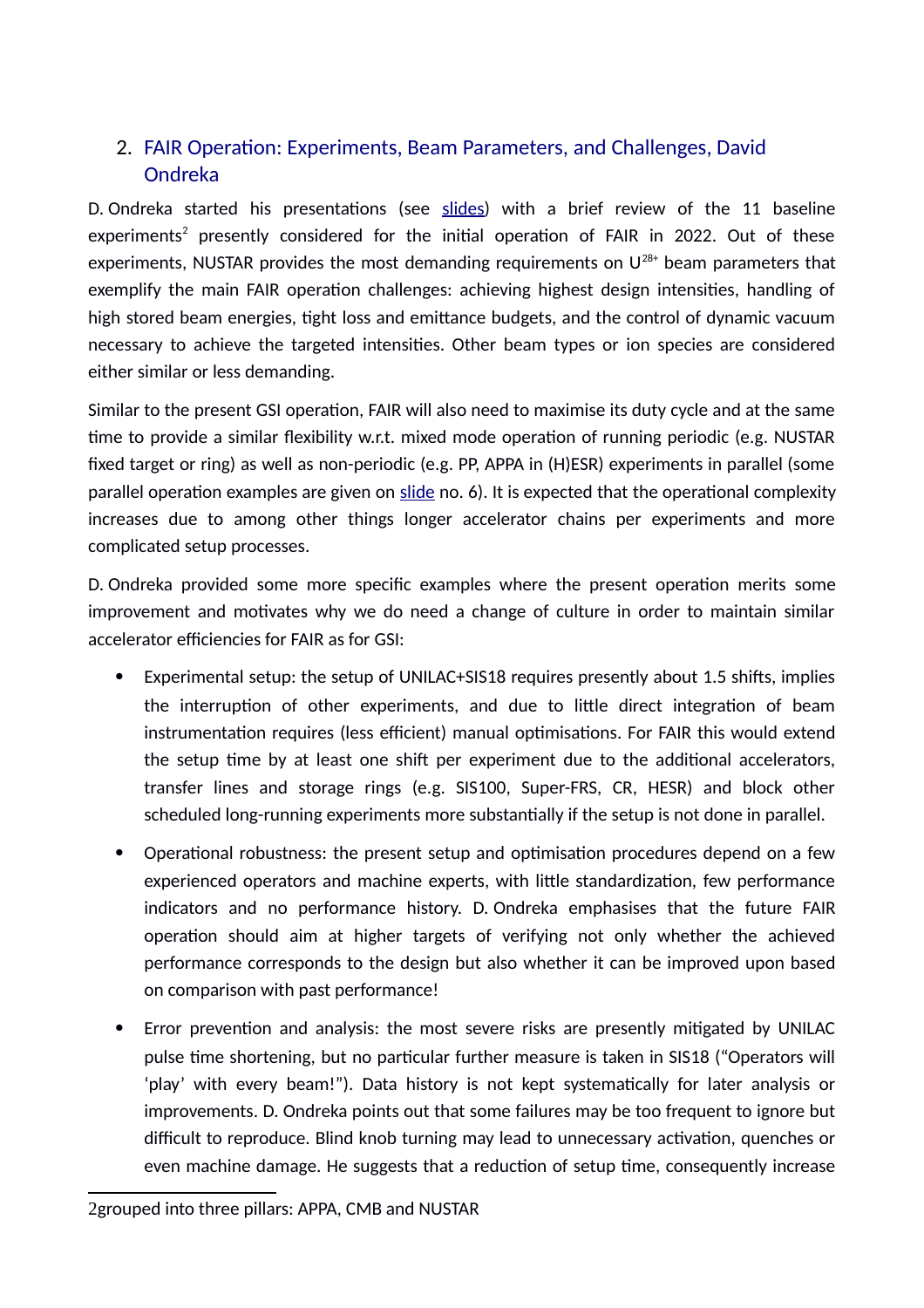of beam on target, could be achieved for example through standardised setup routines and beam based tools guiding operators through set-up procedures (instead of knob turning).

Focusing on machine protection, D. Ondreka emphasises that high intensity SIS100 beams do not possess the same destructive potential of those in the Large Hadron Collider (LHC) at CERN. Nevertheless, they may still

- destroy sensitive equipment such as the SIS100 electro-static septum wires, intercepting beam instrumentation devices in HEBT (grids, screens), Super-FRS target for a single compressed bunch, etc.
- quench superconducting SIS100 magnets with beam, that in turn even though the equipment itself is protected through a quench protection system – may cause significant recovery times after such an event and thus reduces the machine availability.
- may pose problems for hands-on maintenance through excessive losses activating the machine [violation of the ALARA principle].

Most of these risks could be provided and mitigated by hardware interlocks (SIS100: Fast beam abort system; SIS18, Super-FRS: extraction inhibit; detection of intercepting BI devices) and through control software support (e.g. transmission control switching beam off, radiation monitoring, protection of critical settings, tools for reliable and robust set-up procedures) and implementation of a 'no-playing-around' or 'no-sloppy-handling' policy with high intensity beams. As a consequence: a) the control system would need to be aware when beam intensities and conditions become dangerous, and b) the interlock system would need to receive reliable data on beam intensities (e.g. through the fast current transformers, FCTs).

Concerning machine performance, D. Ondreka emphasises that in order to optimise the duty cycle the setup of new beams must become a routine operation (especially with the increased complexity of long accelerator chains) and (ideally) not influence other experiments running in parallel. Besides machine protection, the prominent incentive is challenging beam parameters that need to be achieved for the experiments. In addition, he highlights that this and an optimal beam quality also increase the performance and consequently maximise useful events for the experiments. He underpins the importance of monitoring and control of the tight budgets on emittance (/brilliance) as the dilution may impact the beam size and ultimately increase the probability of beam loss. Tools to routinely monitor transverse emittance (e.g. injection mismatch, non-linearities) as well as longitudinal emittance (e.g. stripper foil degradation, injection mismatch) are needed. D. Ondreka gives some further examples of some of the possible improvements that should be addressed:

- concept of pattern and chains, applications for handling them
- machine protection by hardware and software interlock systems
- setup beam concept and intensity ramp-up procedures
- protection of operator from accidentally applying dangerous settings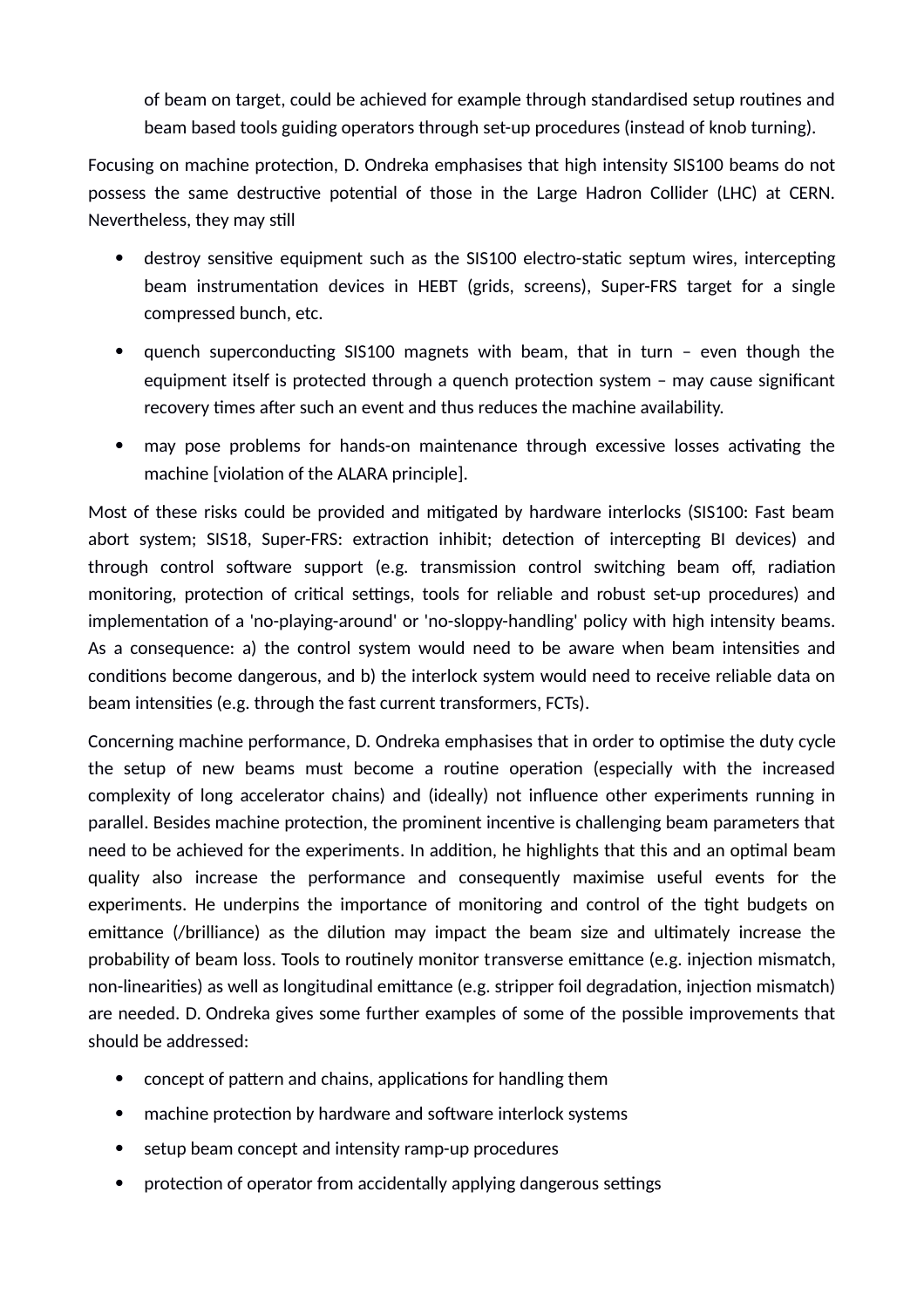- reliable and reproducible set-up procedures implemented in software
- beam based set-up preferred over 'knob turning'
- data archiving for long-term analysis and analysis of unexpected events

These would need to be followed up with a corresponding console concept that focuses on following the beams through the accelerator chain rather than the individual accelerator on a oneby-one basis, as well as allowing simultaneous manipulation of different beams in the same accelerator or transfer line.

He concluded his presentation with: "while there are strong expectations about the FAIR accelerator's behaviour, that they [accelerators] are still partly 'aliens'". While many assumptions (hopefully) may turn out to be largely true, D. Ondreka proposes that one should be prepared for the unknown and thus for example log data as much as possible to reveal hidden 'features'. He illustrates this by some past experiences with SIS18 operation (see [slides,](https://fair-wiki.gsi.de/foswiki/pub/FC2WG/FairC2WGMinutes/20150520_FCCWG_FAIR_Baseline_Beams.pdf) p. 14 for details):

- 1. Mysterious reduction of SIS18 current:
	- No transmission change in UNILAC
	- By accident UNILAC profile grids had been printed
	- Vertical beam position changed
	- Traced to change of beam request timing
- 2. Sudden pressure rise in SIS18 extraction sector
	- All vacuum valves closed (logged, but no timely ordering nor source of vac. Interlock)
	- FRS suspected guilty, but no hard evidence
- 3. Unexpected activation of H=2 cavity in SIS18
	- Comparison of beam loss patterns might help chasing down the source, but no data available
- 4. Dynamic vacuum questions
	- Topic often comes up in analysis of MD studies
	- Of course, nobody thought about recording...

#### *Discussion:*

 P. Spiller agrees with the general concept but considers loss minimisation more of a driving factor than e.g. emittance preservation since the required low losses (3%) have an impact on the tunnel shielding. He considers destruction of individual equipment or the machine as a whole more of an exception, but acknowledges that sensitive equipment could be endangered. C. Omet stresses that minimisation of the activation of the machine is equally important and that quenches should be